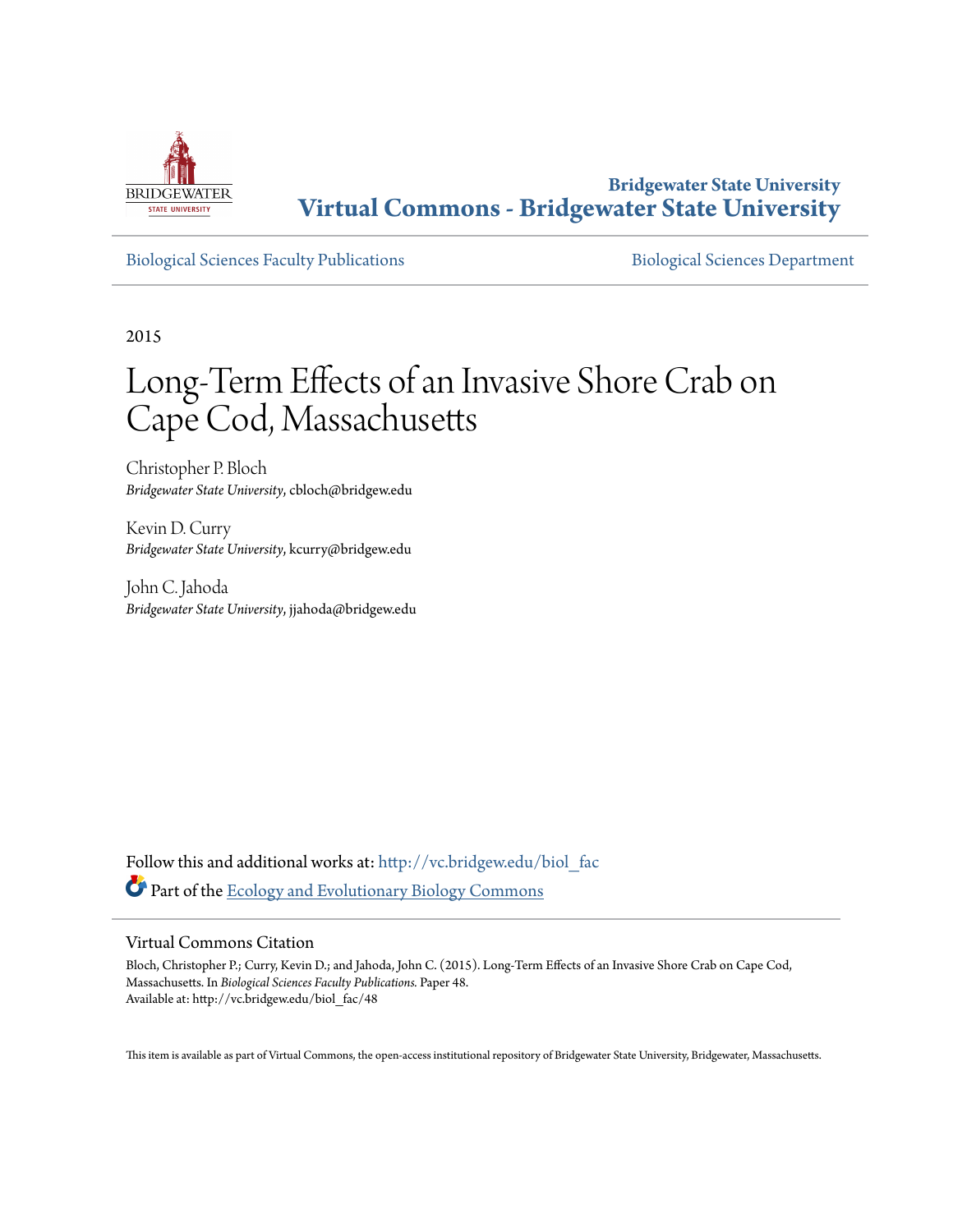# **Long-term Effects of an Invasive Shore Crab on Cape Cod, Massachusetts**

Christopher P. Bloch<sup>1,\*</sup>, Kevin D. Curry<sup>1</sup>, and John C. Jahoda<sup>1</sup>

**Abstract** - Invasive species can cause dramatic changes in the structure of intertidal communities. In some systems, however, abundance or impacts of invaders may peak 10–20 years after invasion and decline thereafter. *Hemigrapsus sanguineus* (Asian Shore Crab) has been established at Sandwich, MA, on the north side of Cape Cod, since the mid-1990s. This study documented population dynamics of the Asian Shore Crab and 3 species of prey or competitors (*Carcinus maenas* [Green Crab], *Mytilus edulis* [Blue Mussel], and *Littorina littorea* [Common Periwinkle]) over 10 years. An additional goal of the study was to determine whether population growth of the Asian Shore Crab has slowed since its initial establishment. Density of the Asian Shore Crab increased over time, with no evidence of a density-dependent decrease in per capita growth rates. Concurrently, density of the Green Crab and the Blue Mussel declined, but there was no significant temporal trend in density of the Common Periwinkle. If observations at Sandwich are representative of sites north of Cape Cod, populations of the Asian Shore Crab are growing rapidly, and dramatic changes in community structure may be widespread.

# **Introduction**

 Rapid global travel and the expansion of international commerce have dramatically increased the rate at which species are being introduced into established ecosystems (Mooney and Cleland 2001). In ballast water alone, thousands of species may be in transit during any particular day (Carlton 1999). Although most introduced species do not establish populations (Williamson 1996), those that do can have profound effects on native biota via multiple pathways, including competition and predation (Mooney and Cleland 2001). Such effects often result in reduced biodiversity of native species, impairment of ecosystem services (Bax et al. 2003), and, in extreme cases, disassembly of communities (Sanders et al. 2003). Hence, invasive species are a major concern in conservation biology, especially in marine systems where eradication of invaders is particularly difficult because of the ease with which planktonic or rafting larvae can disperse among sites (Thresher and Kuris 2004). Coastal ecosystems may be particularly susceptible to changes in community structure as a result of invasion (Grosholz et al. 2000, Raffo et al. 2014), especially on the northeast coast of North America, where biodiversity in intertidal ecosystems is generally low.

*Hemigrapsus sanguineus* (De Haan) (Asian Shore Crab) was first observed on the Atlantic coast of the United States at Cape May, NJ, in 1988 (Williams and

Manuscript Editor: Elizabeth Keane Shea

<sup>1</sup> Department of Biological Sciences, Bridgewater State University, Bridgewater, MA 02325.\* Corresponding author - cbloch@bridgew.edu.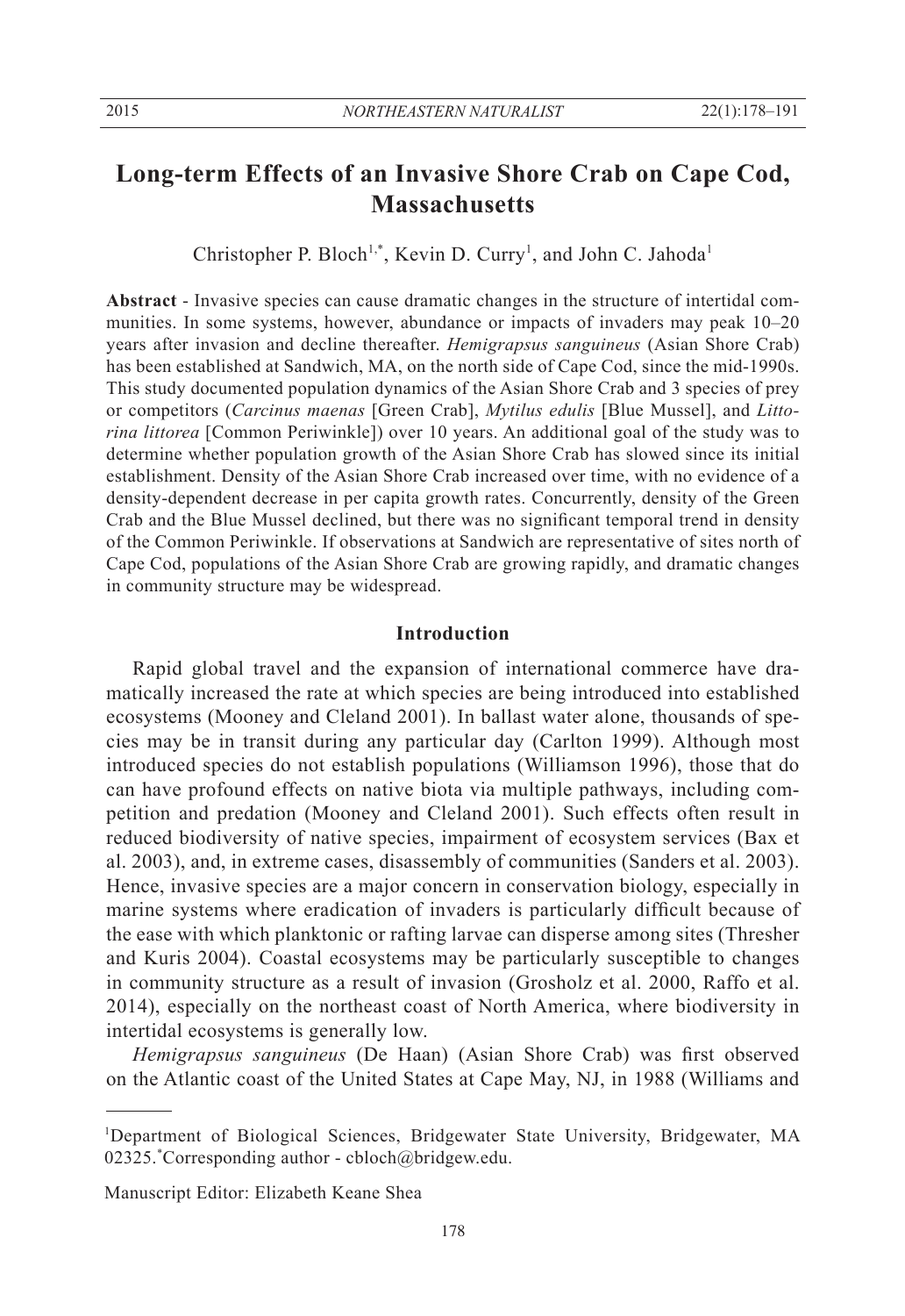McDermott 1990) and has since spread south to North Carolina and north to southern Maine (McDermott 1998a, Stephenson et al. 2009). This rapid range expansion was probably facilitated by a variety of physiological and behavioral traits including omnivorous dietary habits (Bourdeau and O'Connor 2003, Brousseau and Baglivo 2005), a high reproductive rate (a mean of approximately 15,000 eggs per brood, with multiple broods per year; Epifanio et al. 1998, Fukui 1988, McDermott 1998b), tolerance of a wide range of salinities (Gerard et al. 1999), and high mobility and low site fidelity (Brousseau et al. 2002). Moreover, adult Asian Shore Crabs produce chemical cues that promote settlement of larvae (Kopin et al. 2001), potentially accelerating establishment of populations at newly colonized sites. In many rocky intertidal habitats in New England, it has become the dominant brachyuran species (Ahl and Moss 1999), largely replacing *Carcinus maenas* (L.) (Green Crab; Lohrer and Whitlatch 2002a), which has been established in northeastern North America for over 200 years (Grosholz and Ruiz 1996).

 In both laboratory and field situations, the Asian Shore Crab readily consumes other invertebrate species, including *Mytilus edulis* (L.) (Blue Mussel; Bourdeau and O'Connor 2003, DeGraaf and Tyrrell 2004, Gerard et al. 1999), and *Littorina littorea* (L.) (Common Periwinkle; Gerard et al. 1999, Kraemer et al. 2007). Both of these species are important in rocky intertidal communities in New England. The Blue Mussel is a dominant competitor for space (Seed 1976), and littorinid snails, as common grazers, play key roles in controlling the abundance, composition, and density of algal communities (Bertness et al. 1983, Lubchenco 1983, Mak and Williams 1999), as well as the settlement and survival of sessile invertebrates (Holmes et al. 2005) in rocky intertidal zones. Indeed, it has been argued that no introduced marine mollusk has had a greater effect on intertidal ecosystems in North America than the Common Periwinkle (Carlton 1999). Consequently, predation by the Asian Shore Crab has the potential to markedly alter community structure on North American rocky shores.

 Considerable research has been conducted in an effort to understand potential and realized effects of the Asian Shore Crab on coastal communities in the northeastern US. Most of these studies, however, have been short-term or experimental; long-term field observations have been less common (but see Kraemer et al. 2007, O'Connor 2014, Payne and Kraemer 2013). This lack of long-term data is problematic for 2 reasons. First, several species that are preyed upon by the Asian Shore Crab are most vulnerable as larvae or juveniles; therefore, the full effects of invasion by the Asian Shore Crab may not be clear until individuals that were adults at the time of invasion die (Gerard et al. 1999). Second, in some systems, abundance or impacts of invaders may peak 10–20 years after invasion and decline thereafter (Creed and Sheldon 1995, Lohrer and Whitlatch 2002a, Phelps 1994). For example, populations of native *Panopeus herbstii* H. Milne-Edwards (Common Mud Crab) in the Delaware Bay appear to have rebounded from initial declines following invasion by the Asian Shore Crab circa 1988 (Schab et al. 2013). Thus, long-term observations of invaded communities are important for a full understanding of the effects of the Asian Shore Crab.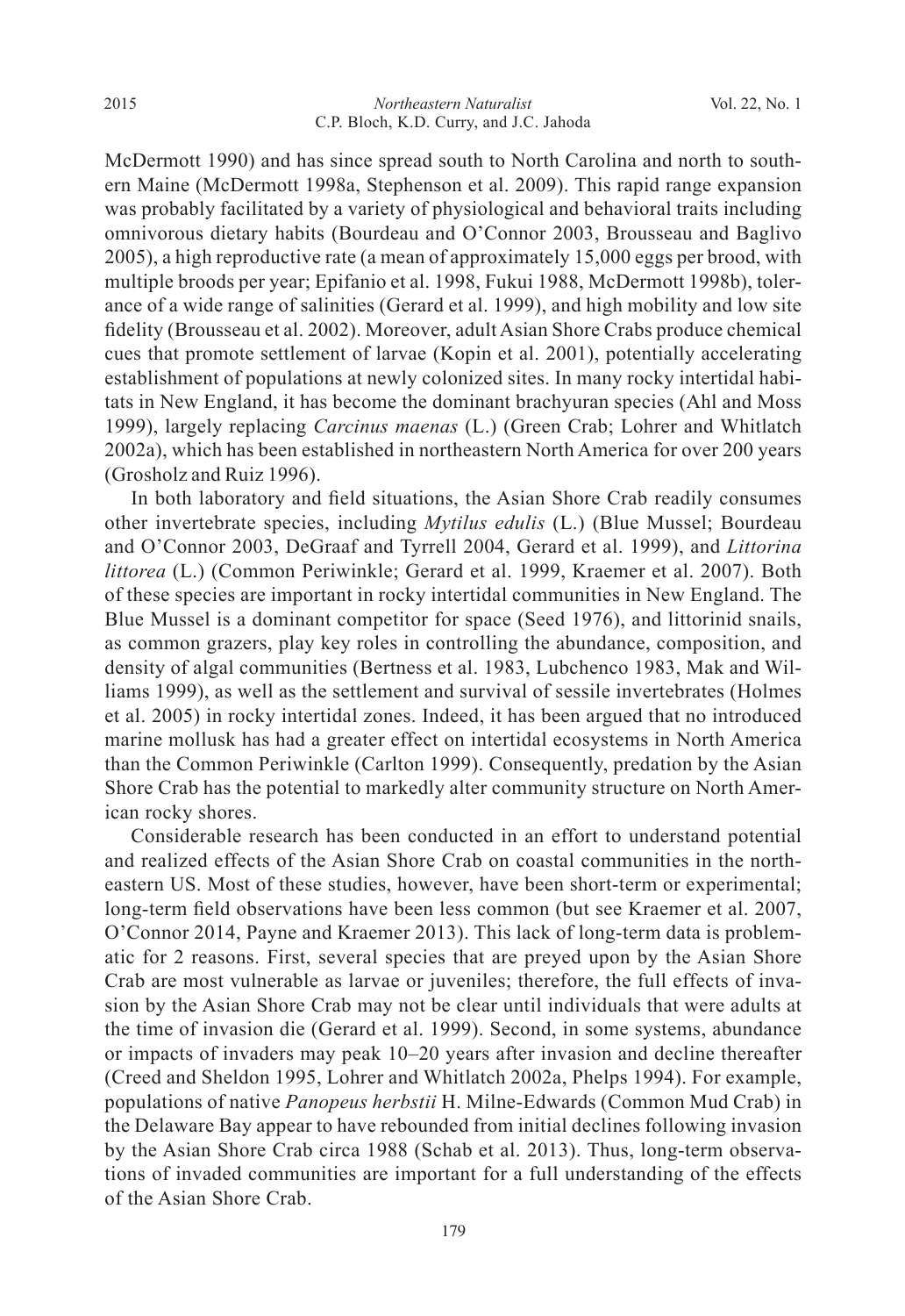*Northeastern Naturalist* C.P. Bloch, K.D. Curry, and J.C. Jahoda 2015 Vol. 22, No. 1

 The objective of this study was to document changes in abundance of the Asian Shore Crab and 1 native (Blue Mussel) and 2 established (Green Crab and Common Periwinkle) species over 10 years in a rocky intertidal community on Cape Cod, MA. Each of these other species is subject to predation or competition in the presence of the Asian Shore Crab (Gerard et al. 1999, Jensen et al. 2002, Kraemer et al. 2007). A second objective was to determine whether the Asian Shore Crab displayed evidence of reduced population growth approximately 20 years after invading Cape Cod.

# **Field-Site Description**

 The study was conducted at Town Neck Beach in Sandwich, MA (41°46.357ʹN, 70°29.474ʹW), on the north side of Cape Cod, just east of the Cape Cod Canal (Fig. 1). This is a low-energy site with a broad, flat intertidal zone (slope  $=$ 0.5–2.5°). Substrate in the intertidal zone is primarily comprised of boulders and cobbles overlaying a mixture of pebbles and sand. In the upper intertidal zone, sand is more prominent, and the number of rocks decreases with increasing proximity to the mean high-tide line (MHT).



Figure 1. Map of southeastern Massachusetts, indicating the location of the study site (black circle). Inset displays the location of Massachusetts in relation to other New England states.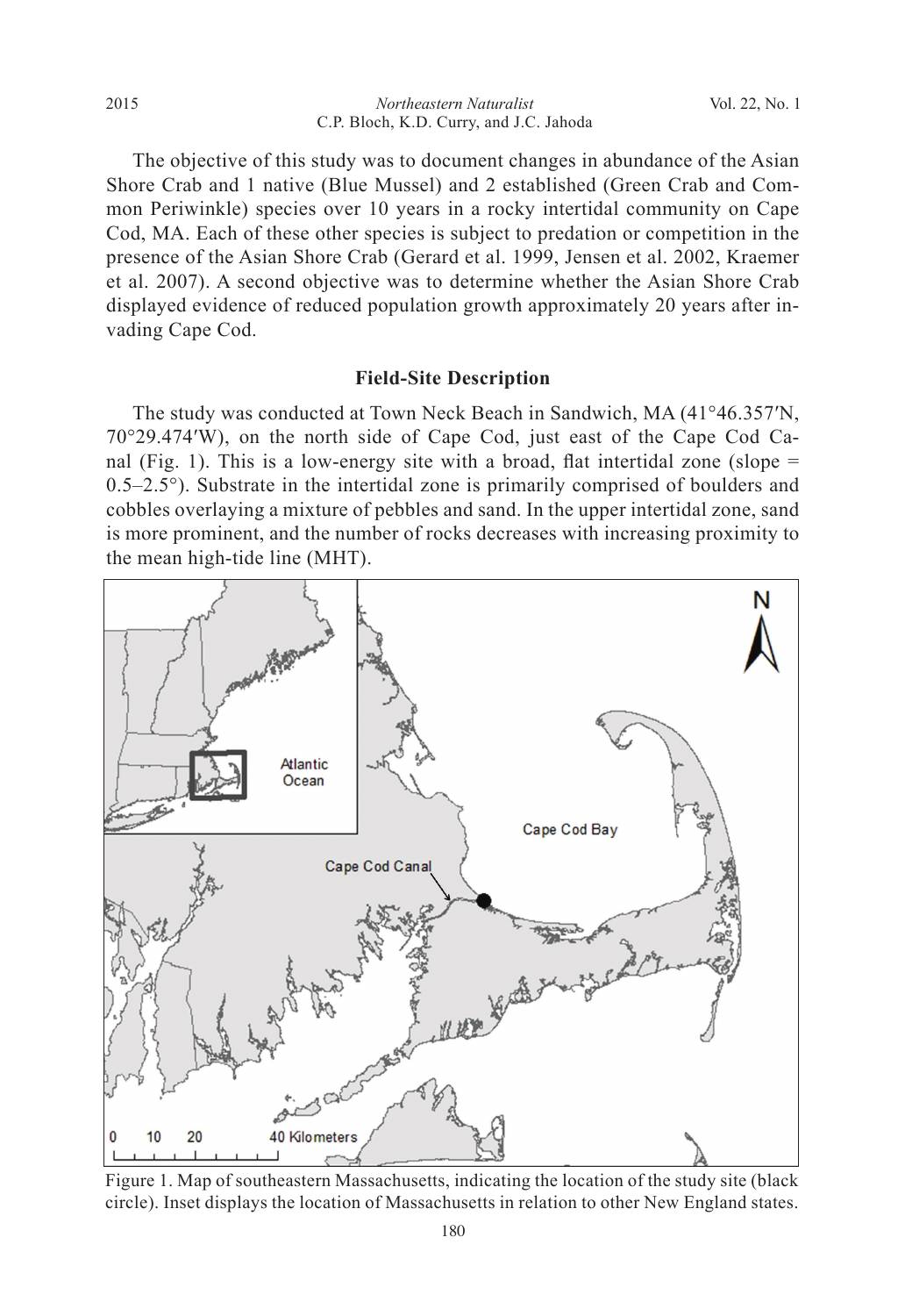#### **Methods**

#### **Field methods**

 We sampled 4 species of intertidal invertebrate (Asian Shore Crab, Green Crab, Common Periwinkle, Blue Mussel) annually from 2003 to 2012. Although the exact date of sampling differed each year, sampling always occurred during low tide on a Saturday in September. Each year, we laid out from 14 to 33 transects perpendicular to the shore, beginning at MHT. In general, the number of transects increased over time. We established 3 circular quadrats of 76.2 cm diameter at each of 3 locations along each transect. From 2003 to 2008, these locations were 15 m from MHT, 30 m from MHT, and 45 m from MHT; from 2009–2012, distances were 20 m, 30 m, and 50 m from MHT. These sampling locations (hereafter, the upper, middle, and lower intertidal zones, respectively) corresponded to general habitat characteristics. The lower intertidal zone remained wet throughout low tide and exhibited extensive cover of *Semibalanus balanoides* (L.) (Acorn Barnacle) and occasional patches of algae. The middle intertidal zone remained moist at the time of sampling and featured lower densities of algae and barnacles. Whereas the substrate of the lower and middle zones was almost entirely rocky, sand was more prominent in the upper intertidal zone, with cobbles, boulders, and pebbles interspersed. This zone was dry at the time of sampling and contained no algae or barnacles.

 Within each quadrat, we collected and counted all individuals of the 4 target species. We removed large rocks within each quadrat to facilitate capture of crabs and mussels. After sampling was complete, we returned rocks to their original positions and released all organisms at the location of capture.

#### **Statistical analyses**

 When the same plots or individuals are sampled multiple times, a repeated-measures design provides greater statistical power than a factorial ANOVA (Sokal and Rohlf 2012). However, the number of transects and their exact locations differed among years, so this study was not a true repeated-measures design and could not be analyzed as such. Consequently, for each species, we used analysis of covariance (ANCOVA) to compare density among regions of the intertidal zone and to test for linear trends in population density over time. Because the 3 quadrats at a given location on a transect abutted one another, they were not treated as independent samples. Instead, we pooled counts from each set of 3 quadrats to generate a single sample covering an area of  $1.37 \text{ m}^2$ , and sample size for each year was equal to the number of transects.

 We used Spearman's rank correlation coefficient to test for correlations in population density between the Asian Shore Crab and each of the 3 other species. Unlike parametric correlation analysis, Spearman's rank correlation coefficient does not assume a linear association between variables (Sokal and Rohlf 2012) and can therefore detect a monotonic relationship between variables regardless of the exact form of the relationship. To account for effects of vertical zonation on interactions between species, we estimated population density of each species in each year in 2 ways: averaged among all samples within each region of the intertidal zone, and averaged among all samples regardless of region.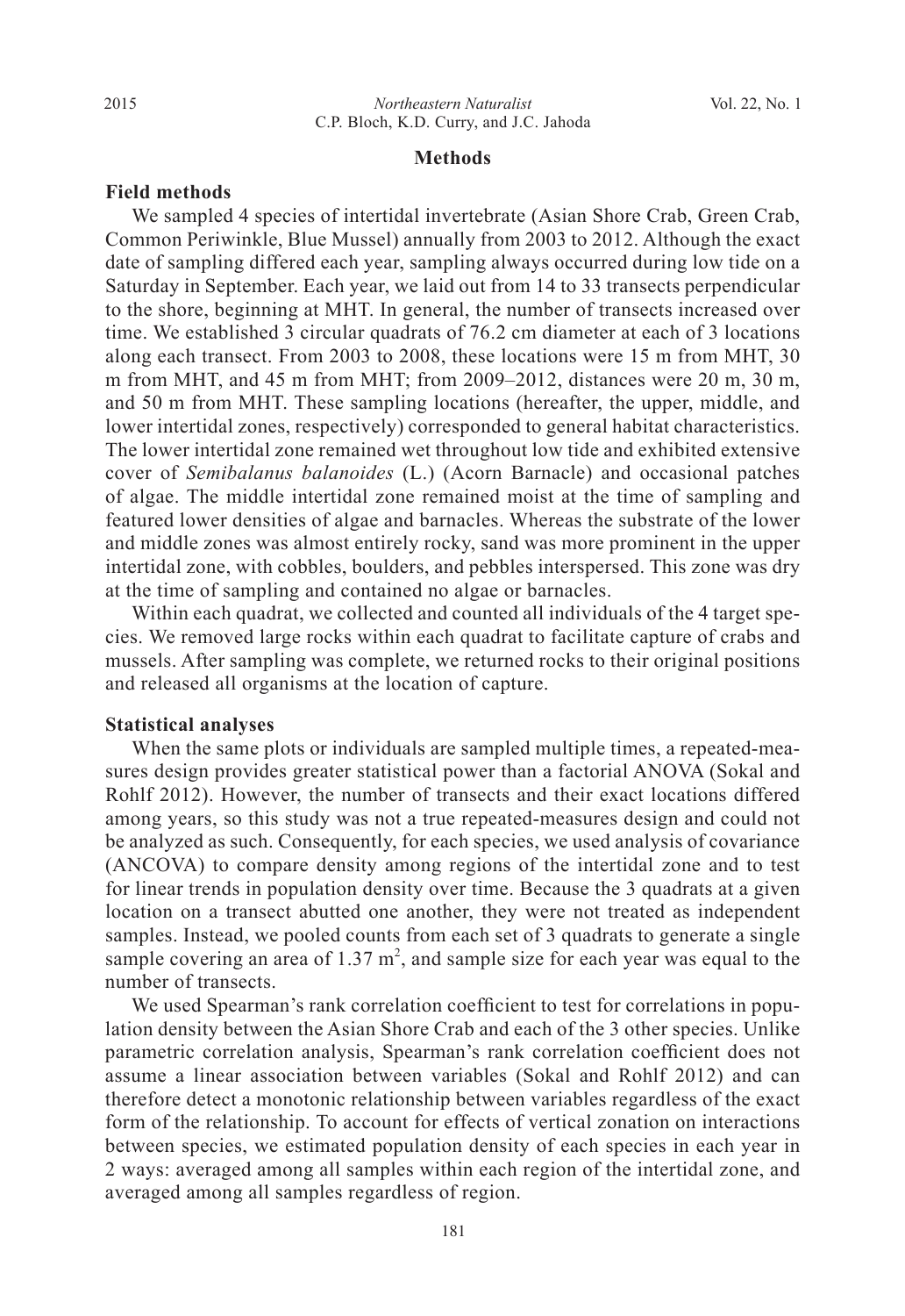To test for evidence of density-dependence in population growth of the Asian Shore Crab, the per capita growth rate (*r*) was estimated for each year *t* as:

 $r_t = (n_t - n_{t-1}) / n_{t-1},$ 

where  $n =$  estimated population density, averaged among all samples for a particular year. No estimate of *r* was calculated for 2012 because *n* was unavailable for 2013. We used Spearman's rank correlation coefficient to evaluate the association between *n* and *r* at 3 different time lags: no lag ( $r_t$  versus  $n_t$ ), 1 year ( $r_t$  versus  $n_{t-1}$ ), and 2 years  $(r_t$  versus  $n_{t-2}$ ). A negative correlation would indicate declining per capita growth with increasing population density (i.e., density-dependent population growth). To confirm the appropriateness of using *r* as a measure of per capita growth, we fitted an exponential model to the 10-year time series of population densities of the Asian Shore Crab via least-squares regression. All analyses were conducted using SPSS version 19.

# **Results**

 Population density of the Asian Shore Crab increased over time (Table 1, Fig. 2A). From 2003–2005, density remained  $\leq 7$  individuals/m<sup>2</sup>, but by 2012 density had increased to 31.3 individuals/ $m^2$ . This pattern of increase was consistent among regions of the intertidal zone (non-significant zone  $\times$  year interaction:  $P = 0.338$ ). There was no significant difference in density among regions of the intertidal zone, irrespective of year.

The Green Crab was present at low abundances throughout the study (<10 individuals/m<sup>2</sup> in all 10 years, and  $\leq$ 5 individuals/m<sup>2</sup> in 7 years; Fig. 2B). Nevertheless, density declined over time (Table 1) in a consistent fashion in all regions (nonsignificant zone  $\times$  year interaction:  $P = 0.292$ ). Density of the Green Crab did not differ significantly among regions of the intertidal zone.

| Table 1. Results of analyses of covariance to compare mean densities of each species among regions   |  |
|------------------------------------------------------------------------------------------------------|--|
| of the intertidal zone at Sandwich, MA, and over time. Year is treated as a covariate. The number of |  |
| error degrees of freedom was 561 for each species. * indicates statistically significant results.    |  |

| Species            | Source of variation                                                              | df             | F      | $\overline{P}$ |
|--------------------|----------------------------------------------------------------------------------|----------------|--------|----------------|
| Asian Shore Crab   | Zone                                                                             | 2              | 1.08   | 0.342          |
|                    | Year                                                                             |                | 151.14 | $< 0.001*$     |
|                    | Zone $\times$ year                                                               | 2              | 1.09   | 0.338          |
| Green Crab         | Zone                                                                             | $\overline{2}$ | 1.24   | 0.291          |
|                    | Year<br>Zone $\times$ year<br>Zone<br>Year<br>Zone $\times$ year<br>Zone<br>Year |                | 80.78  | $< 0.001*$     |
|                    |                                                                                  | 2              | 1.23   | 0.292          |
| Common Periwinkle  |                                                                                  | 2              | 5.86   | $0.003*$       |
|                    |                                                                                  |                | 0.50   | 0.822          |
|                    |                                                                                  | 2              | 5.79   | $0.003*$       |
| <b>Blue Mussel</b> |                                                                                  | 2              | 25.40  | $< 0.001*$     |
|                    |                                                                                  |                | 108.85 | $< 0.001*$     |
|                    | Zone $\times$ year                                                               | 2              | 25.34  | $< 0.001*$     |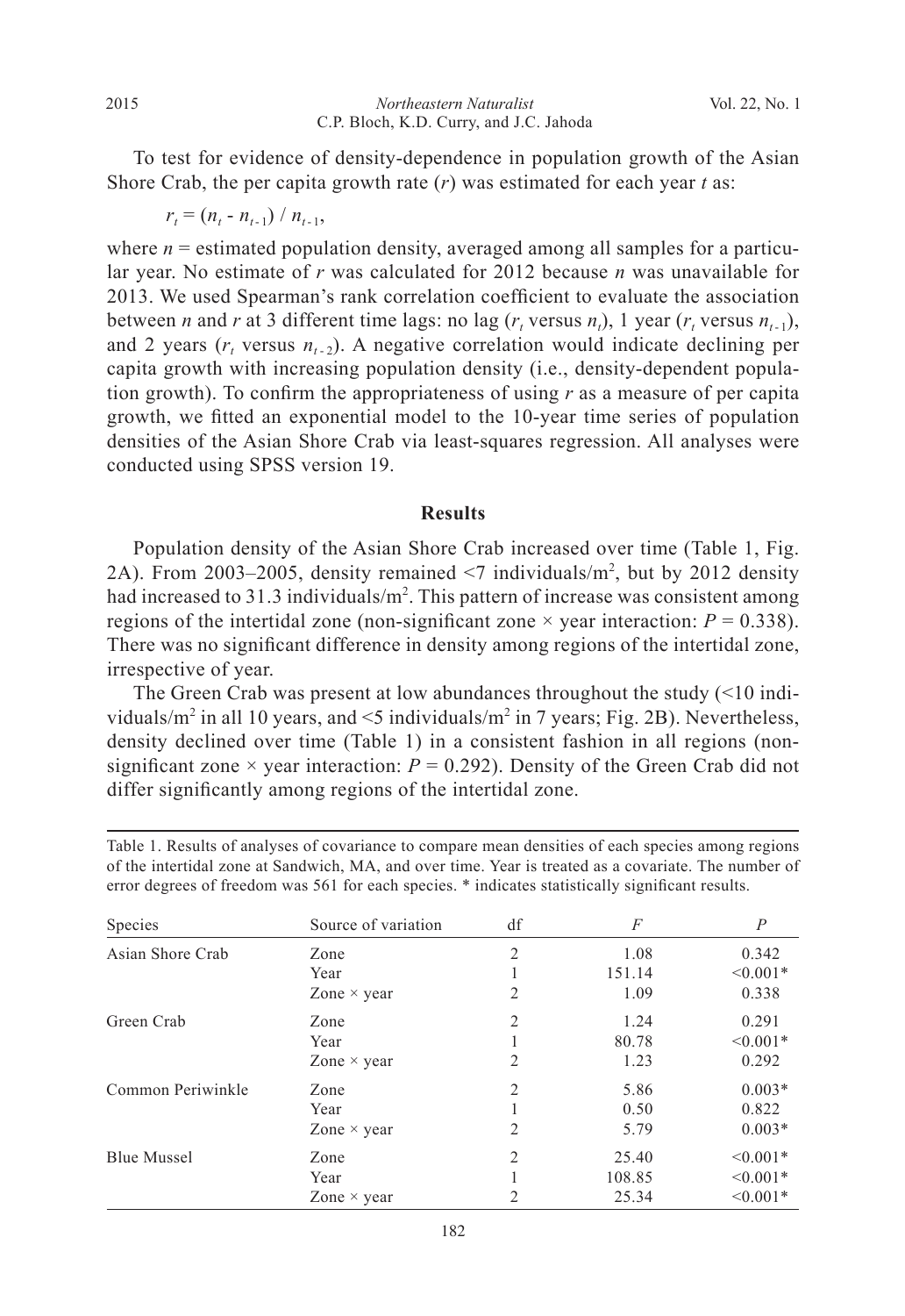The Common Periwinkle was the most abundant of the 4 study species (Fig. 2C), with a maximum population density of  $452.5$  individuals/m<sup>2</sup> (in 2004) and a minimum of 233.4 indviduals/ $m^2$  (in 2009). Density of periwinkles was generally greatest in the lower intertidal zone and least in the upper intertidal zone, but the degree of difference between the lower and middle zones changed over time (zone  $\times$  year interaction:  $P = 0.003$ ; Table 1). Overall, there was no significant linear trend in density of periwinkles.

 From 2003 to 2004, the Blue Mussel was second in abundance to the Common Periwinkle. Maximum density of Blue Mussels was 131.3 indviduals/m<sup>2</sup> (in 2004). Thereafter, however, abundance dramatically declined (Fig. 2D), such that density of Blue Mussels exceeded 5 indviduals/ $m^2$  only once after 2005 (5.9 indviduals/ $m^2$ in 2011). The slope of the decline was significantly steeper in the lower and midintertidal zones than in the upper intertidal zone (zone  $\times$  year interaction:  $P \le 0.001$ ; Table 1).

 Overall, mean population density of the Asian Shore Crab in a particular year was not significantly correlated with that of any of the other 3 species (Table 2), although negative correlations with the Green Crab and the Blue Mussel approached significance  $(0.05 \le P \le 0.10)$ . Results were similar when analyses were restricted to the lower or middle intertidal zones, except that the negative correlation with the Blue Mussel in the middle intertidal zone was significant. A positive correlation between the Asian Shore Crab and the Common Periwinkle in the upper intertidal



Figure 2. Annual estimates of population density (individuals/ $m^2$ ,  $\pm$  1 SE) of 4 species of intertidal invertebrate at 3 regions of a rocky intertidal zone (diamonds: upper intertidal, circles: mid-intertidal, triangles: lower intertidal) at Town Neck Beach, Sandwich, MA. A: Asian Shore Crab (*Hemigrapsus sanguineus*), B: Green Crab (*Carcinus maenas*), C: Common Periwinkle (*Littorina littorea*), and D: Blue Mussel (*Mytilus edulis*).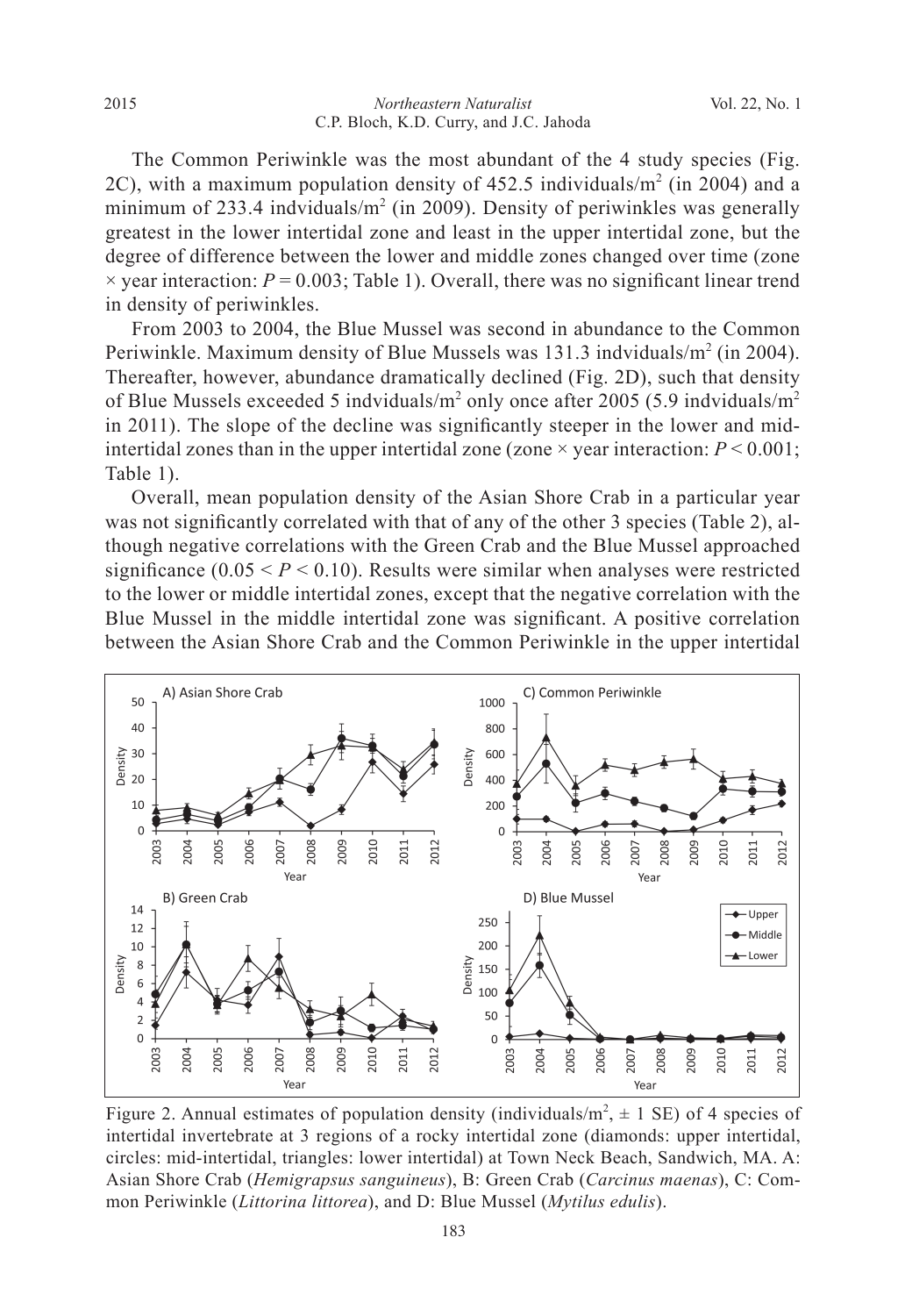zone approached significance. There was no correlation in density between the Common Periwinkle and the Green Crab or the Blue Mussel.

 There was no evidence of density-dependent population growth of the Asian Shore Crab (Fig. 3A). The correlation between *r* and *n* was non-significant ( $\rho$  = -0.43, *P* = 0.244). Results were consistent for analyses incorporating a 1-year lag (*ρ* = -0.17, *P* = 0.693) and a 2-year lag (*ρ* = -0.25, *P* = 0.589). Moreover, *r* did not exhibit a significant trend over time ( $\rho = -0.07$ ,  $P = 0.865$ ; Fig. 3B). Per capita growth was positive in all except 3 years (2004–2005, 2007–2008, and 2010–2011). The observed pattern of population growth was consistent with an exponential growth model ( $r^2 = 0.82$ ,  $P < 0.001$ ; Fig. 3C), although a linear model ( $y = 3.1x - 6155.6$ ;  $r^2 = 0.83$ ,  $P < 0.001$ ) fit the data equally well.

#### **Discussion**

 In August and September of 1996, mean population density of the Asian Shore Crab at Sandwich, MA, varied from  $2-4$  individuals/ $m<sup>2</sup>$  in the lower intertidal zone, and few individuals were observed in the middle or upper regions of the intertidal zone (Ledesma and O'Connor 2001). By 2003, when the present study began, density had reached 8.0 individuals/ $m<sup>2</sup>$  in the lower intertidal zone and 5.0 individuals/m<sup>2</sup> overall. Density continued to increase thereafter (more than six-fold from 2003 to 2012), and growth does not yet appear to be slowing (Fig. 3). It is unclear to what extent this pattern reflects in situ reproduction relative to settlement of larvae dispersing from other sites (e.g., through the Cape Cod Canal).

 Despite the steady population growth observed since 2003, density of Asian Shore Crabs at Sandwich remains less than half that reported from several other sites in southern New England (Kraemer et al. 2007, Lohrer and Whitlatch 2002a). Sandwich is located on the north side of Cape Cod, which historically may have served as a biogeographic barrier, as densities of Asian Shore Crabs reported

Table 2. Correlations (Spearman's rank correlation coefficient [*ρ*] and its significance [*P*]) between mean densities of the Asian Shore Crab and 3 other species in 3 regions of the intertidal zone (upper, middle, and lower), as well as overall, at Town Neck Beach, Sandwich, MA. \* indicates statistically significant results. † indicates results that approach significance.

| Species            | Location | ρ       | $\boldsymbol{P}$ |
|--------------------|----------|---------|------------------|
| Green Crab         | Upper    | $-0.20$ | 0.580            |
|                    | Middle   | $-0.61$ | $0.060\dagger$   |
|                    | Lower    | $-0.56$ | $0.090\dagger$   |
|                    | Overall  | $-0.61$ | $0.060\dagger$   |
| Common Periwinkle  | Upper    | 0.60    | $0.067\dagger$   |
|                    | Middle   | $-0.01$ | 0.987            |
|                    | Lower    | 0.24    | 0.511            |
|                    | Overall  | 0.27    | 0.446            |
| <b>Blue Mussel</b> | Upper    | $-0.37$ | 0.293            |
|                    | Middle   | $-0.64$ | $0.048*$         |
|                    | Lower    | $-0.58$ | $0.082\dagger$   |
|                    | Overall  | $-0.59$ | $0.074\dagger$   |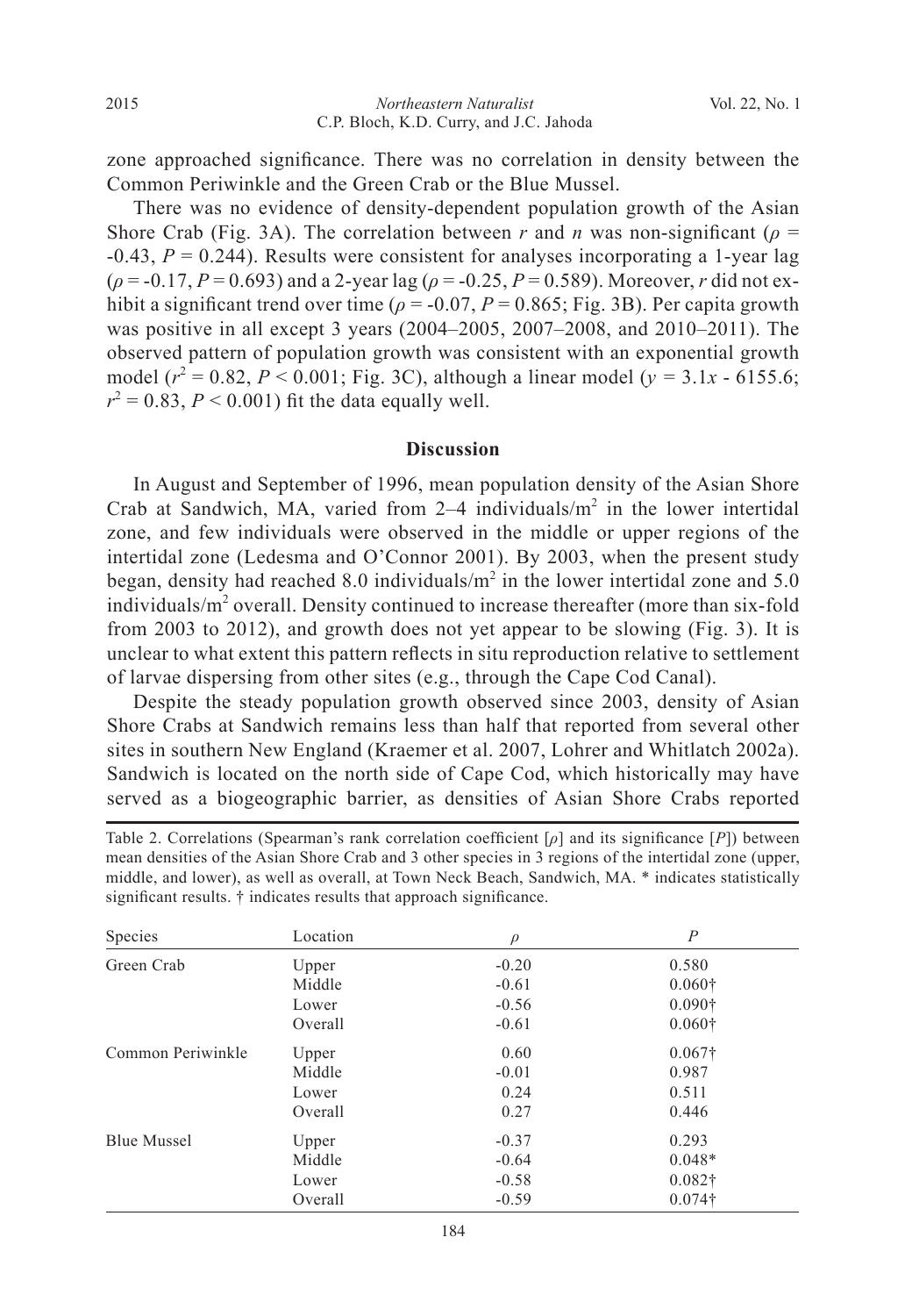from sites north of Cape Cod (Griffen and Byers 2006) have generally been lower than those from south of Cape Cod (Kraemer et al. 2007). More recent sampling indicates that some sites north of Cape Cod are approaching similar densities to more southerly sites (O'Connor 2014). Nevertheless, habitat characteristics and prey abundance could also explain spatial variability in density. Abundance of the Asian Shore Crab is strongly associated with rock cover and structural complexity (Ledesma and O'Connor 2001, Lohrer et al. 2000a), but more comprehensive studies of habitat quality are lacking.



Figure 3. Per capita population growth (*r*) of the Asian Shore Crab (*Hemigrapsus sanguineus*) (A) as a function of population density (individuals/  $m<sup>2</sup>$ ) and (B) over time, and (C) population density as a function of time, illustrating the fit of an exponential model.

185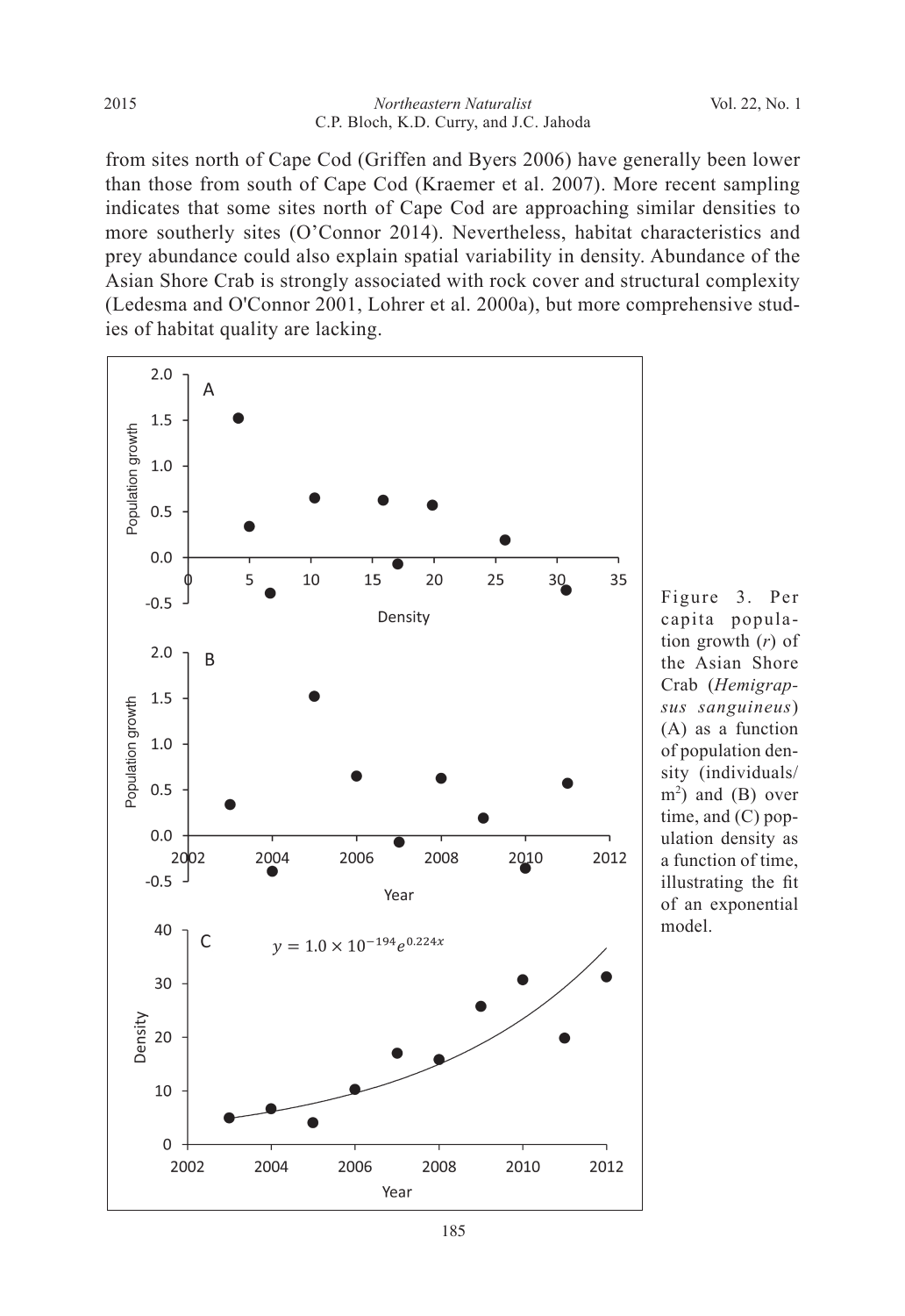Coincident with the increase in density of the Asian Shore Crab, there was a decline in densities of Green Crabs and Blue Mussels (Fig. 2). Negative correlations of densities of these species with those of Asian Shore Crabs were not strong, but for Blue Mussels this is probably artifactual. Because zero places a natural lower bound on abundance, mussel density was not free to decline throughout the study. Instead, after a precipitous decline from 2004 to 2006, density remained low. Although the source of this recruitment has not been documented, it is likely that they dispersed as larvae to the intertidal zone at Sandwich, rather than originating in situ, given that adult mussels were scarce after 2005. The observed population dynamics do not conclusively demonstrate a causal link between the Asian Shore Crab and the decline of the Green Crab or the Blue Mussel. Rather, the Asian Shore Crab could be an ecological "passenger" (sensu MacDougall and Turkington 2005) that benefits directly or indirectly from conditions that adversely affect other species. Direct interactions between the Asian Shore Crab and both the Green Crab and the Blue Mussel are well documented, however.

 In laboratory experiments, the Asian Shore Crab dominates competition with the Green Crab for food and shelter (Jensen et al. 2002). This dominance extends to field settings; in the presence of the Asian Shore Crab, the Green Crab shifts its habitat use, abandoning otherwise preferred shelter under rocks (Jensen et al. 2002). In contrast, the Asian Shore Crab displays little difference in niche between its native and introduced ranges (Lohrer et al. 2000b), suggesting that competition from resident crabs in North America has only minor effects. Intraguild predation may also help explain declines in Green Crab abundance after invasion by the Asian Shore Crab. Juveniles of both species are consumed by larger crabs, but juvenile Green Crabs are more vulnerable to cannibalism and predation than are juvenile Asian Shore Crabs, possibly because their defense mechanism (camouflage) is more effective against visual predators (e.g., gulls, fish) than against other crabs (Lohrer and Whitlatch 2002a). Thus, even if the Asian Shore Crab was initially an ecological passenger, establishing itself during a period of reduced recruitment of Green Crabs, its greater competitive ability and lower susceptibility to predation on juveniles will likely enable it to prevent resurgence of the Green Crab. Moreover, O'Connor (2014) demonstrated that the Asian Shore Crab can successfully invade communities that have high densities of Green Crabs.

 Although the Green Crab is a voracious predator of the Blue Mussel and other bivalves (Ropes 1968), its replacement by the Asian Shore Crab has not relieved predation pressure. Most studies suggest that the Green Crab consumes more mussels per capita than does the Asian Shore Crab (Griffen 2006; Lohrer and Whitlatch 2002a, b), although DeGraaf and Tyrrell (2004) observed similar feeding rates between the two species except for predation on large mussels, which were consumed more readily by the Asian Shore Crab. Regardless, overall rates of predation on Blue Mussels are as great or greater for the Asian Shore Crab than the Green Crab because the Asian Shore Crab is far more abundant throughout the introduced ranges of the 2 crab species (Griffen and Delaney 2007; Lohrer and Whitlatch 2002a, b). Increased conspecific density may cause Asian Shore Crabs to increase diet breadth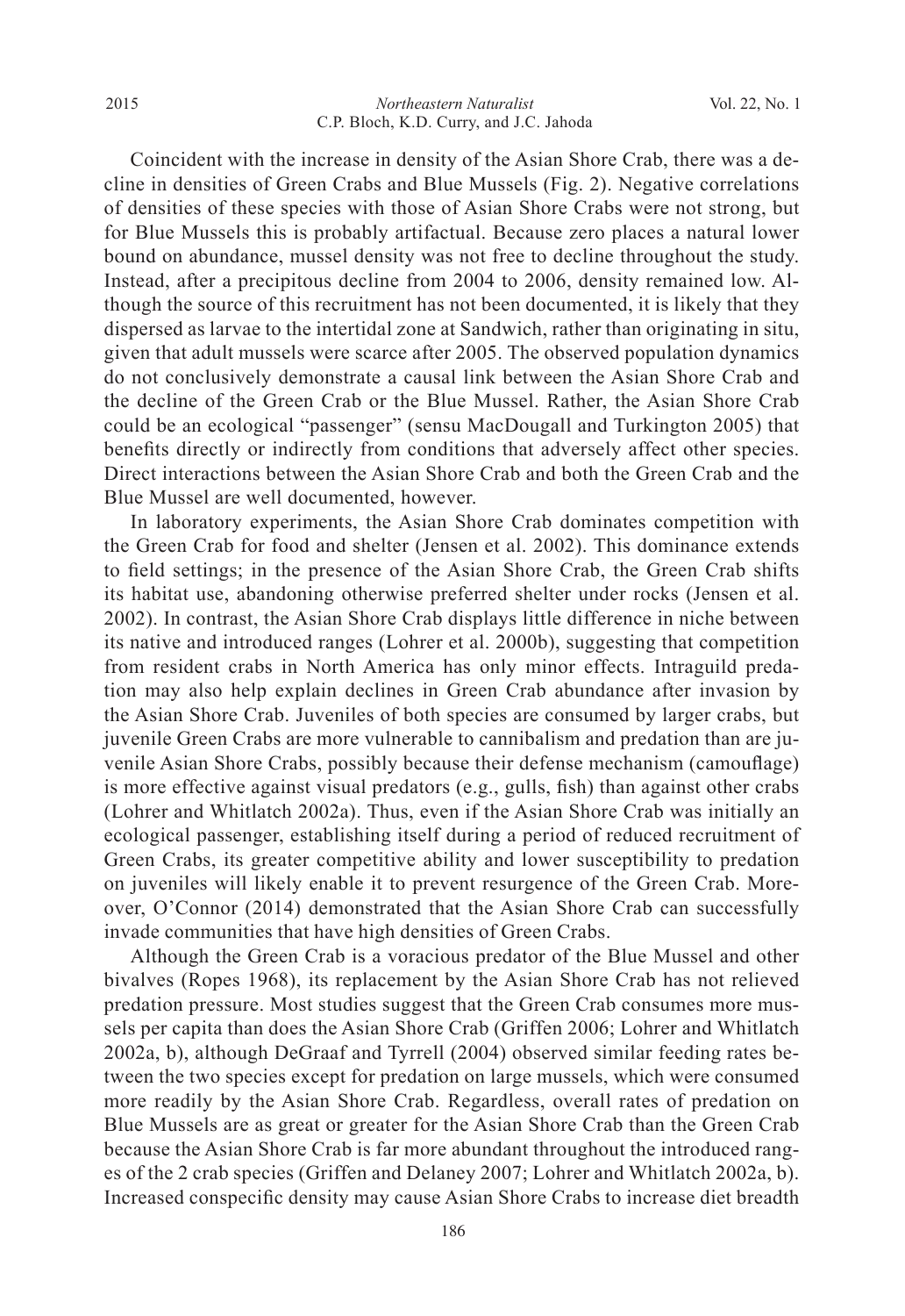and reduce feeding rates (Brousseau and Baglivo 2005), but foraging of the Green Crab is more strongly affected by density of conspecifics than is that of the Asian Shore Crab (Griffen and Delaney 2007). Therefore, predation pressure on the Blue Mussel has probably increased at Sandwich as density of the Asian Shore Crab has increased, a conclusion that is consistent with the rapid decline in density of the Blue Mussel between 2004 and 2006. Predation rates are likely greatest on larvae and juveniles, but large male Asian Shore Crabs can open mussels up to 31 mm in length (Bourdeau and O'Connor 2003). In 2011, no mussels observed at Sandwich exceeded this length (J. Jahoda, K. Curry, and C. Bloch, Bridgewater State University, Bridgewater, MA, unpubl. data). However, 53 out of 386 individuals measured in 2012 (14%) were  $>31$  mm in length. It is difficult to draw substantive conclusions about the importance of this observation based on this small and short-term sample. Small mussels from populations in southern New England produce thicker shells in the presence of chemical cues from the Asian Shore Crab (Freeman and Byers 2006). If the evolution of such inducible defenses increases survival through the 4 to 12 months during which juvenile Blue Mussels remain small enough to be vulnerable to predation (Gerard et al. 1999), this may facilitate recovery of the mussel population at Sandwich. It is unclear whether the increased abundance of larger mussels at Sandwich in 2012 presages such a recovery. Further observation is warranted to evaluate this possibility.

 With increasing density of the Asian Shore Crab and a dramatic decline in bivalve prey (Fig. 2), an increase in predation pressure on other species would be expected. Because the Asian Shore Crab feeds on both invertebrates and algae (Bourdeau and O'Connor 2003, Brousseau and Baglivo 2005, Gerard et al. 1999), it could negatively affect populations of grazing mollusks (e.g., the Common Periwinkle) via two mechanisms: predation and competition for algae. The latter has not been documented, but Asian Shore Crabs at central Long Island Sound in 1997–1998 ate periwinkles up to 13 mm in shell height (Gerard et al. 1999). Abundance of the Common Periwinkle at Rye, NY (another site on Long Island Sound) declined by approximately 80% over the next several years, coincident with an increase in abundance of the Asian Shore Crab (Kraemer et al. 2007). No such decline occurred at Sandwich, however, during our study. The strength of competition between the Asian Shore Crab and the Common Periwinkle, if any, remains unknown, but predation pressure on the Common Periwinkle by Asian Shore Crabs may not be strong at all sites where they coexist. In laboratory experiments, few periwinkles were eaten by Asian Shore Crabs, and these were consumed only by large males (Bourdeau and O'Connor 2003). Many damaged shells, probably indicating unsuccessful attempts at predation, were observed, however. The coiled geometry of snail shells may make the Common Periwinkle more resistant than the Blue Mussel to predation by crabs (Lawton and Hughes 1985). The high abundance of the Common Periwinkle at Sandwich throughout our study was not just a function of persistence of adults. Many small individuals were present in 2011 and 2012; indeed, in 2011 only 34% of individuals exceeded 13 mm in shell height (J. Jahoda, K. Curry, and C. Bloch, unpubl. data). Thus, it is not clear whether recruitment of the Common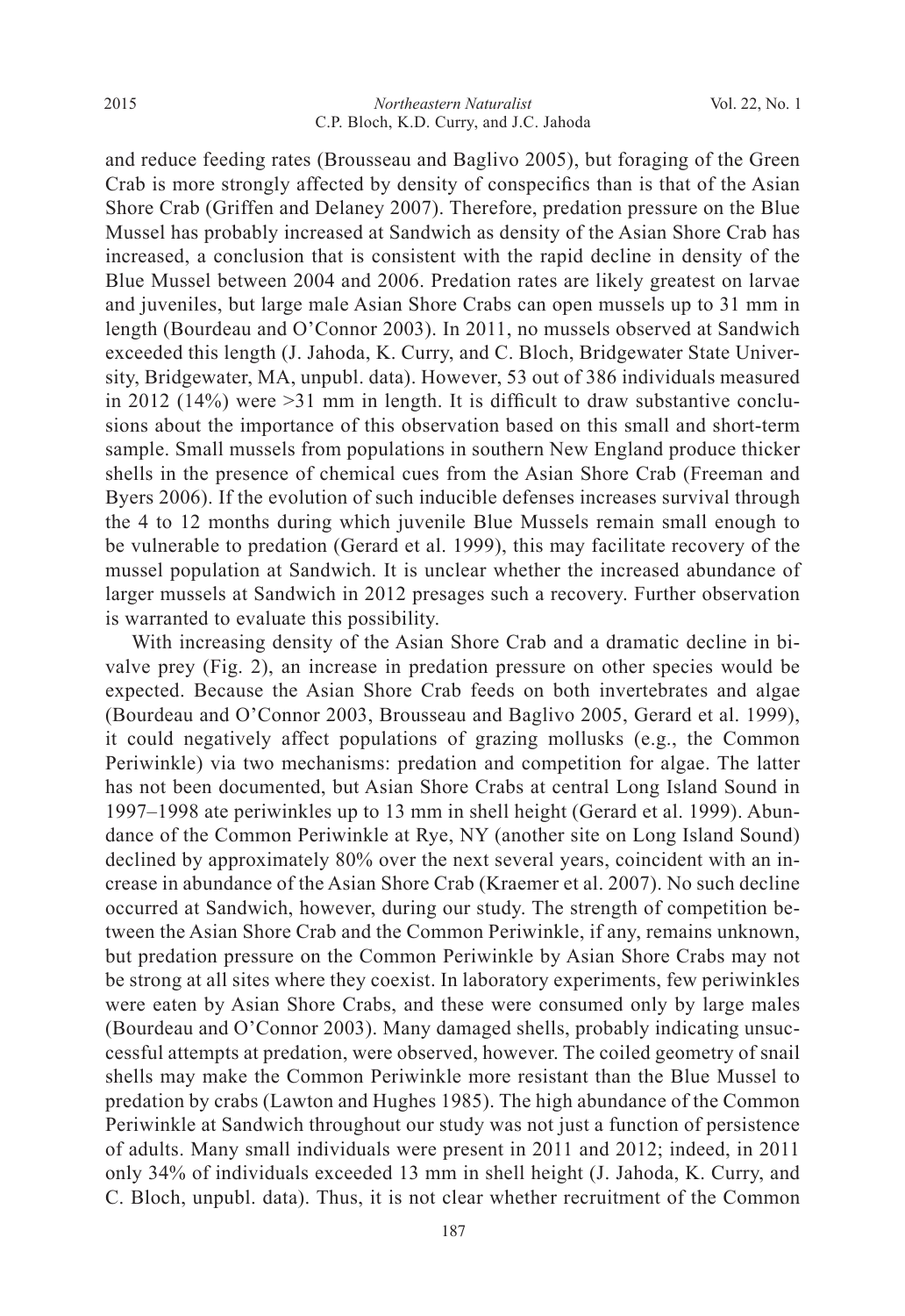Periwinkle at Sandwich simply outpaces predation or whether predation is somehow limited. Acorn Barnacles are common at Sandwich, but their abundance was not monitored during this study. As they are consumed by the Asian Shore Crab in laboratory settings (Brousseau and Baglivo 2005, Gerard et al. 1999, Tyrrell et al. 2006) and in eastern Long Island Sound (Lohrer et al. 2000b), it is possible that Acorn Barnacles, rather than Common Periwinkles, are the secondary prey for the Asian Shore Crab at Sandwich.

 Long-term data from the present study and others (Kraemer et al. 2007, O'Connor 2014), coupled with extensive experimental evidence (e.g., Brousseau and Baglivo 2005, Jensen et al. 2002, Tyrrell et al. 2006), clearly demonstrate strong effects of the Asian Shore Crab on the structure of rocky intertidal communities on the northeast coast of North America. These effects probably differ geographically, however (as observed for population dynamics of the Common Periwinkle at Sandwich versus at Rye). Unlike at some sites in the Delaware Bay (Schab et al. 2013), the Asian Shore Crab population at Sandwich continued to grow from 2003 to 2012, and there is little evidence of numerical recovery by affected species, although abundance and body-size distributions of the Blue Mussel warrant further observation. Historically, populations of the Asian Shore Crab north of Cape Cod have been smaller than those to its south. However, like Sandwich, two other sites in Massachusetts north of Cape Cod supported rapidly growing populations of the Asian Shore Crab from 2004–2012 (O'Connor 2014). If these observations are representative of sites north of Cape Cod, dramatic changes in community structure (similar to the decline in the Common Periwinkle at Rye or the Blue Mussel at Sandwich) may be widespread and may intensify as populations of the Asian Shore Crab continue to grow. Data on long-term effects of the Asian Shore Crab on resident species other than the Green Crab remain limited, however. Additional field studies are necessary to document interactions between the Asian Shore Crab and other intertidal species and to identify environmental conditions (e.g., temperature; Stephenson et al. 2009) that mediate the strength of these interactions.

#### **Acknowledgments**

 Support for this study was provided by the Department of Biological Sciences at Bridgewater State University. Additional support was provided for C.P. Bloch by a Summer Grant from the Center for the Advancement of Research and Scholarship at Bridgewater State University. We thank E. Chappuis and M. Armour for logistic support. Many students and colleagues assisted with data collection; without their efforts, this study would have been impossible. D. Padgett provided helpful information about invasion biology. This manuscript benefited from the thoughtful comments of K. Boyd, D. Padgett, M. Penella, and 2 anonymous reviewers.

#### **Literature Cited**

Ahl, R.S., and S.P. Moss. 1999. Status of the nonindigenous crab *Hemigrapsus sanguineus* at Greenwich Point, Connecticut. Northeastern Naturalist 6:221–224.

Bax, N., A. Williamson, M. Aguero, E. Gonzalez, and W. Geeves. 2003. Marine invasive alien species: A threat to global biodiversity. Marine Policy 27:313–323.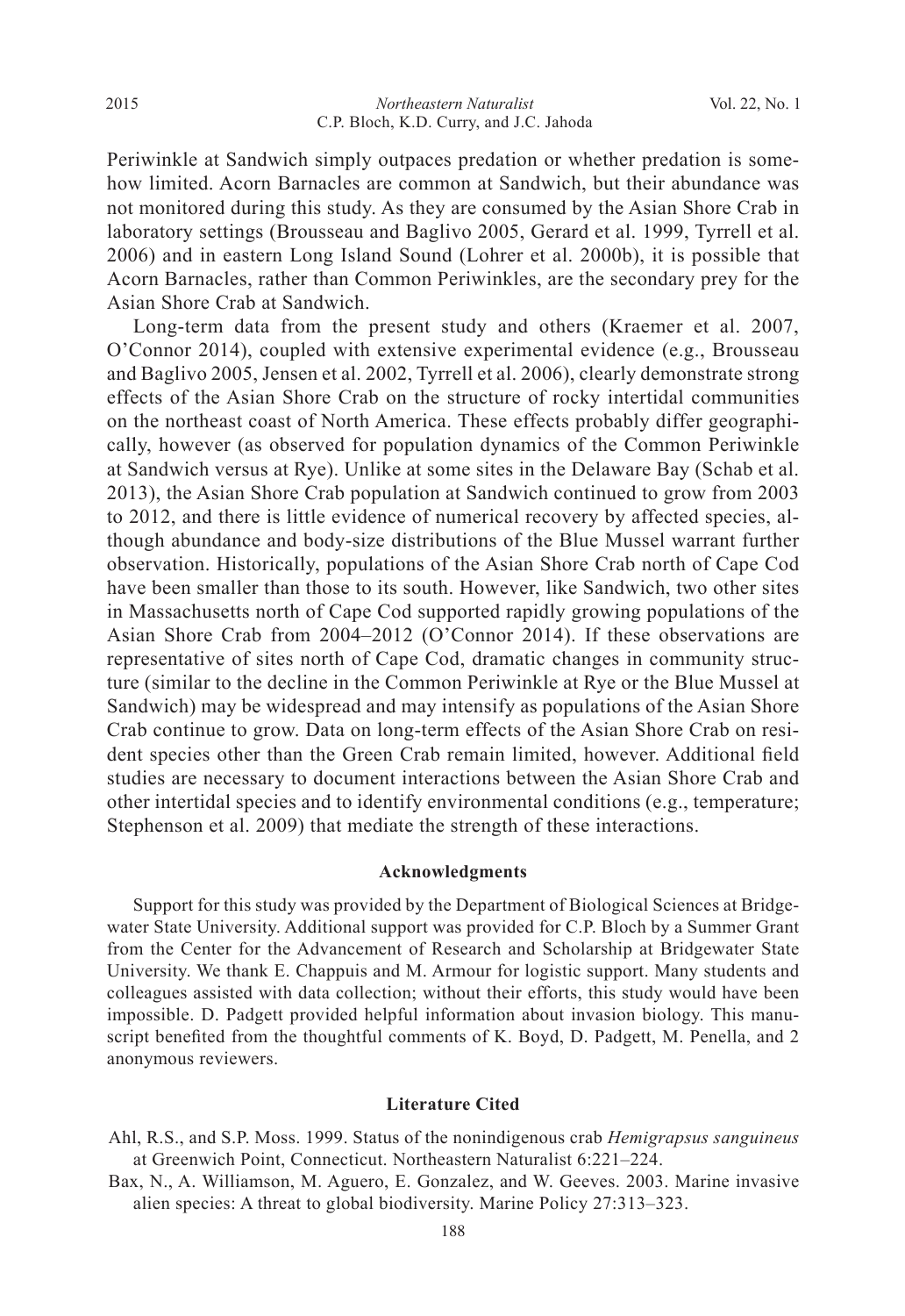- Bertness, M.D., P.O. Yund, and A.F. Brown. 1983. Snail grazing and the abundance of algal crusts on a sheltered New England rocky beach. Journal of Experimental Marine Biology and Ecology 71:147–164.
- Bourdeau, P.E., and N.J. O'Connor. 2003. Predation by the nonindigenous Asian Shore Crab, *Hemigrapsus sanguineus*, on macroalgae and molluscs. Northeastern Naturalist 10:319–334.
- Brousseau, D.J., and J.A. Baglivo. 2005. Laboratory investigations of food selection by the Asian Shore Crab, *Hemigrapsus sanguineus*: Algal versus animal preference. Journal of Crustacean Biology 25:130–134.
- Brousseau, D.J., J.A. Baglivo, A. Filipowicz, L. Sego, and C. Alt. 2002. An experimental field study of site fidelity and mobility in the Asian Shore Crab, *Hemigrapsus sanguineus*. Northeastern Naturalist 9:381–390.
- Carlton, J.T. 1999. The scale and ecological consequences of biological invasions in the world's oceans. Pp. 195–212, *In* O.T. Sandlund, P.J. Schei, and Å. Viken, (Eds.). Invasive Species and Biodiversity Management. Kluwer Academic Publishers, Dordrecht, Netherlands. 431 pp.
- Creed, R.P., Jr., and S.P. Sheldon. 1995. Weevils and watermilfoil: Did a North American herbivore cause the decline of an exotic plant? Ecological Applications 5:1113–1121.
- DeGraaf, J.D., and M.C. Tyrrell. 2004. Comparison of the feeding rates of two introduced crab species, *Carcinus maenas* and *Hemigrapsus sanguineus*, on the Blue Mussel, *Mytilus edulis*. Northeastern Naturalist 11:163–167.
- Epifanio, C.E., A.I. Dittel, S. Park, S. Schwalm, and A. Fouts. 1998. Early life history of *Hemigrapsus sanguineus*, a non-indigenous crab in the Middle Atlantic Bight (USA). Marine Ecology Progress Series 170:231–238.
- Freeman, A.S., and J.E. Byers. 2006. Divergent induced responses to an invasive predator in marine mussel populations. Science 313:831–833.
- Fukui, Y. 1988. Comparative studies on the life history of the grapsid crabs (Crustacea, Brachyura) inhabiting intertidal cobble and boulder shores. Publications of the Seto Marine Biological Laboratory 33:121–162.
- Gerard, V.A., R.M. Cerrato, and A.A. Larson. 1999. Potential impacts of a western Pacific grapsid crab on intertidal communities of the northwestern Atlantic Ocean. Biological Invasions 1:353–361.
- Griffen, B.D. 2006. Detecting emergent effects of multiple predator species. Oecologia 148:702–709.
- Griffen, B.D., and J.E. Byers. 2006. Partitioning mechanisms of predator interference in different habitats. Oecologia 146:608–614.
- Griffen, B.D., and D.G. Delaney. 2007. Species invasion shifts the importance of predator dependence. Ecology 88:3012–3021.
- Grosholz, E.D., and G.M. Ruiz. 1996. Predicting the impact of introduced marine species: Lessons from the multiple invasions of the European Green Crab, *Carcinus maenas*. Biological Conservation 78:59–66.
- Grosholz, E.D., G.M. Ruiz, C.A. Dean, K.A. Shirley, J.L. Maron, and P.G. Connors. 2000. The impacts of a nonindigenous marine predator in a California bay. Ecology 81:1206–1224.
- Holmes, S.P., G. Walker, and J. van der Meer. 2005. Barnacles, limpets, and periwinkles: The effects of direct and indirect interactions on cyprid settlement and success. Journal of Sea Research 53:181–204.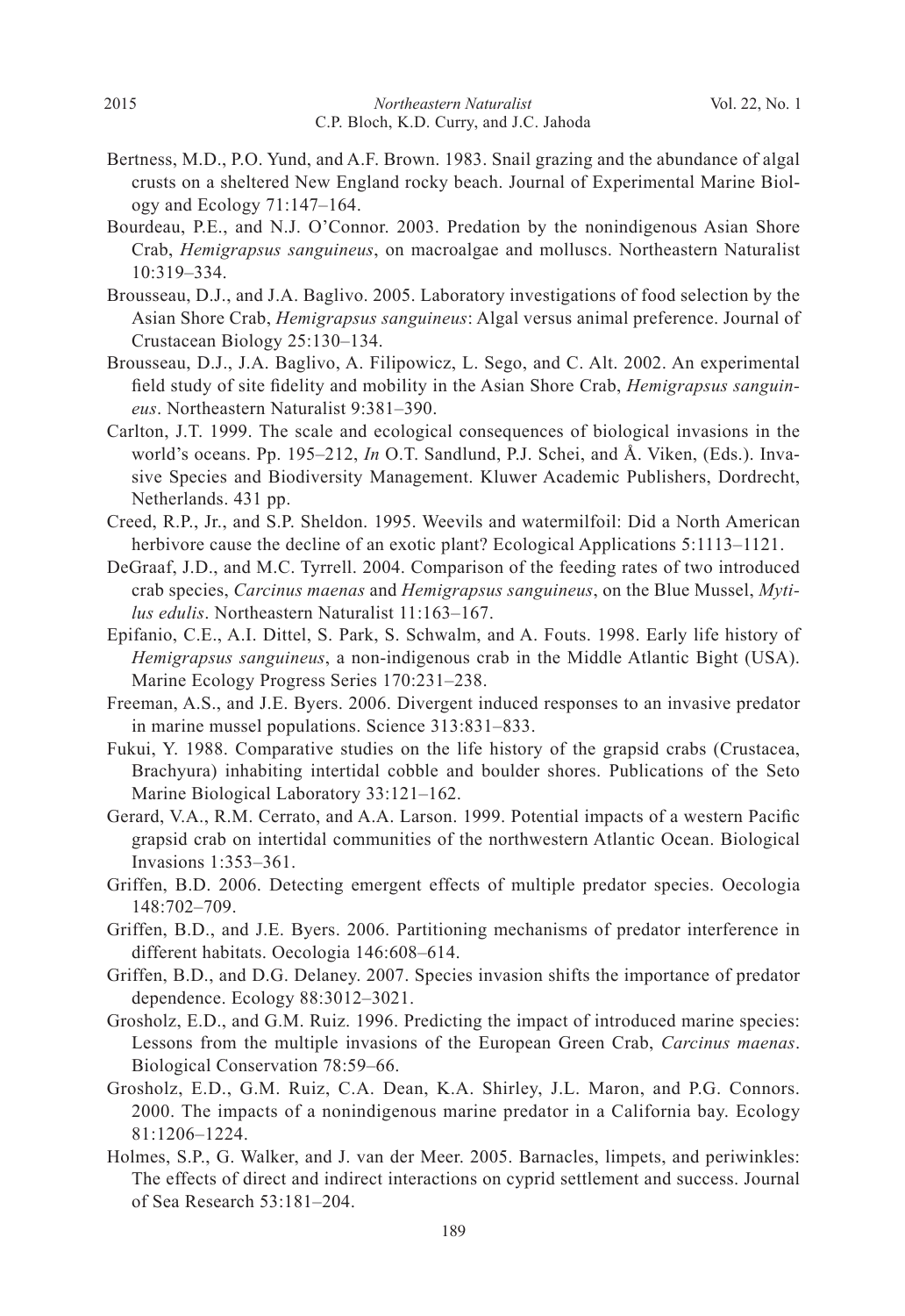- Jensen, G.C., P.S. McDonald, and D.A. Armstrong. 2002. East meets west: Competitive interactions between the Green Crab, *Carcinus maenas*, and native and introduced shore crabs, *Hemigrapsus* spp. Marine Ecology Progress Series 225:251–262.
- Kopin, C.Y., C.E. Epifanio, S. Nelson, and M. Stratton. 2001. Effects of chemical cues on metamorphosis of the Asian Shore Crab, *Hemigrapsus sanguineus*, an invasive species on the Atlantic Coast of North America. Journal of Experimental Marine Biology and Ecology 265:141–151.
- Kraemer, G.P., M. Sellberg, A. Gordon, and J. Main. 2007. Eight-year record of *Hemigrapsus sanguineus* (Asian Shore Crab) invasion in western Long Island Sound estuary. Northeastern Naturalist 14:207–224.
- Lawton, P., and R.N. Hughes. 1985. Foraging behavior of the crab *Cancer pagurus* feeding on the gastropods *Nucella lapillus* and *Littorina littorea*: Comparisons with optimalforaging theory. Marine Ecology Progress Series 27:143–154.
- Ledesma, M.E., and N.J. O'Connor. 2001. Habitat and diet of the non-native crab *Hemigrapsus sanguineus* in southeastern New England. Northeastern Naturalist 8:63–78.
- Lohrer, A.M., and R.B. Whitlatch. 2002a. Interactions among aliens: Apparent replacement of one exotic species by another. Ecology 83:719–732.
- Lohrer, A.M., and R.B. Whitlatch. 2002b. Relative impacts of two exotic brachyuran species on Blue Mussel populations in Long Island Sound. Marine Ecology Progress Series 227:135–144.
- Lohrer, A.M., Y. Fukui, K. Wada, and R.B. Whitlatch. 2000a. Structural complexity and vertical zonation of intertidal crabs, with focus on habitat requirements of the invasive Asian Shore Crab, *Hemigrapsus sanguineus* (de Haan). Journal of Experimental Marine Biology and Ecology 244:203–217.
- Lohrer, A.M., R.B. Whitlatch, K. Wada, and Y. Fukui. 2000b. Home and away: Comparisons of resource utilization by a marine species in native and invaded habitats. Biological Invasions 2:41–57.
- Lubchenco, J. 1983. *Littorina* and *Fucus*: Effects of herbivores, substratum heterogeneity, and plant escapes during succession. Ecology 64:1116–1123.
- MacDougall, A.S., and R. Turkington. 2005. Are invasive species the drivers or passengers of change in degraded ecosystems? Ecology 86:42–55.
- Mak, Y.M., and G.A. Williams. 1999. Littorinids control high-intertidal biofilm abundance on tropical, Hong Kong rocky shores. Journal of Experimental Marine Biology and Ecology 233:81–94.
- McDermott, J.J. 1998a. The western Pacific brachyuran (*Hemigrapsus sanguineus*: Grapsidae), in its new habitat along the Atlantic coast of the United States: Geographic distribution and ecology. ICES Journal of Marine Science 55:289–298.
- McDermott, J.J. 1998b. The western Pacific brachyuran *Hemigrapsus sanguineus* (Grapsidae) in its new habitat along the Atlantic coast of the United States: Reproduction. Journal of Crustacean Biology 18:308–316.
- Mooney, H.A., and E.E. Cleland. 2001. The evolutionary impact of invasive species. Proceedings of the National Academy of Sciences 98:5446–5451.
- O'Connor, N.J. 2014. Invasion dynamics on a temperate rocky shore: From early invasion to establishment of a marine invader. Biological Invasions 16:73–87.
- Payne, A., and G.P. Kraemer. 2013. Morphometry and claw strength of the non-native Asian Shore Crab, *Hemigrapsus sanguineus*. Northeastern Naturalist 20:478–492.
- Phelps, H.L. 1994. The Asiatic Clam (*Corbicula fluminea*) invasion and system-level ecological change in the Potomac River estuary near Washington, DC. Estuaries 17:614–621.